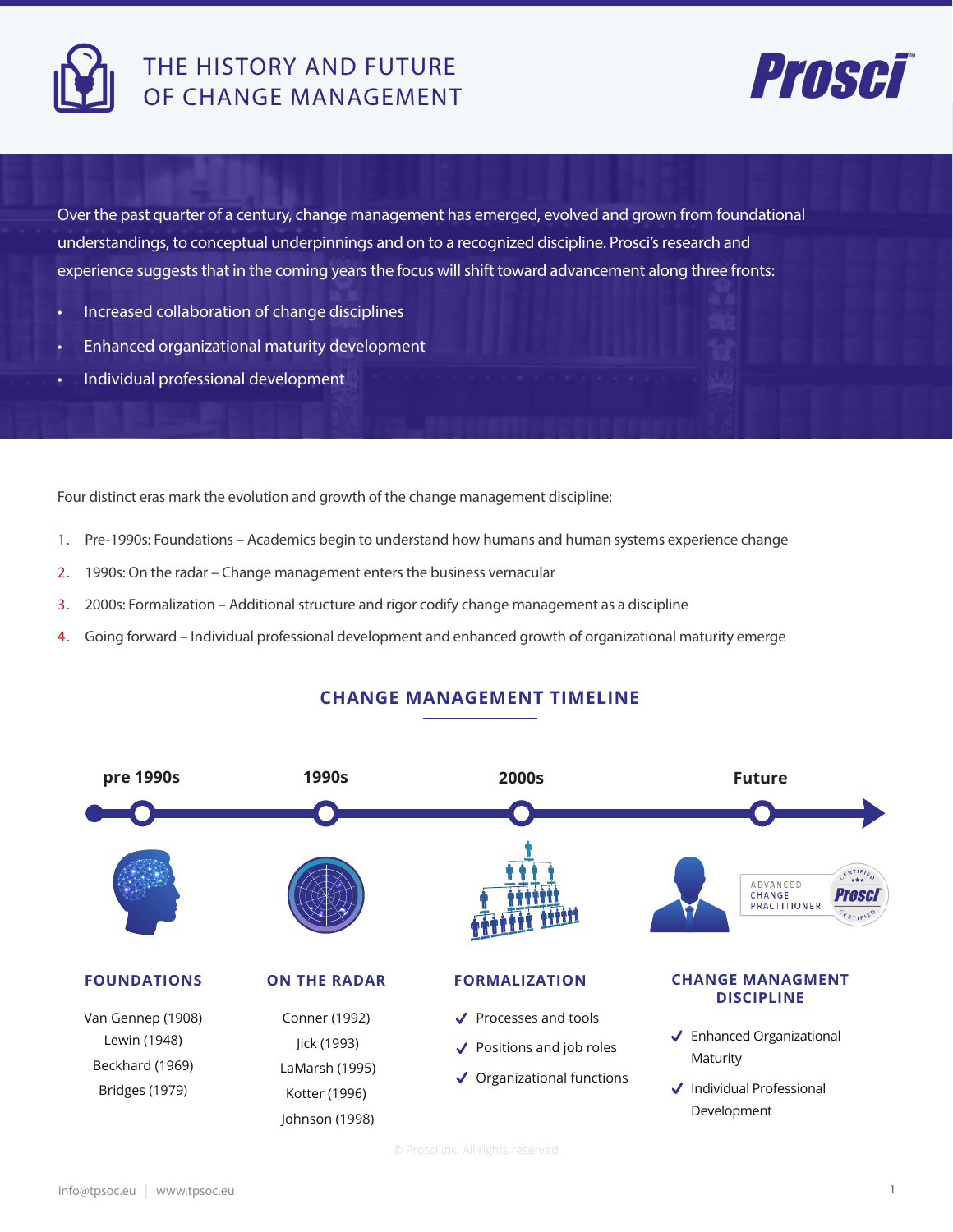### PRE-1990s: FOUNDATIONS

The first era of change management was the period before 1990. During this period, the focus was on improving our collective understanding of human beings, how we experience change and how our human systems interact and react. This era provided crucial insights, research and frameworks for understanding successful change. Some of the primary contributors during this time include:

- Arnold Van Gennep (1909) a cultural anthropologist studying rites of passage around the globe who introduced change as happening in three states: separating from our current state, moving through a transition, and reincorporating into a future state (examples include adolescence, marriage, parenthood)
- Kurt Lewin (1948) a social psychologist who introduced three states of change unfreezing, moving, and  $refreezing - as well as force field analysis$
- Richard Beckhard (1969) a pioneer in organization development, defining the discipline as "an effort (1) planned, (2) organization-wide, and (3) managed from the top, to (4) increase organization effectiveness and health through (5) planned interventions in the organization's 'processes' using behavioral-science knowledge"
- William Bridges (1979) a speaker, author, and consultant who described the states of a transition as the ending, the neutral zone, and the new beginning

This list is certainly not exhaustive. Many other scholars from psychology, business, engineering and the social sciences added research and insights that helped shape our understanding of how people experience change. It is important to understand the roots.



Contribution of the Foundations era: An underlying understanding of how individuals and systems experience change.

#### 1990s: ON THE RADAR

The second era of change management was the decade of the 1990s. During the "on the radar" era, change management began to enter the business vernacular. The people side of change moved out of the academic and exploratory space and into concepts discussed at project meetings, in C-Suites, and around boardroom tables. Language began to form around the discipline of change management, and many of the guiding principles that still guide the discipline were articulated. The first steps were taken to show that individual change does not happen by chance, but can be supported and driven with thoughtful and repeatable steps.

While there were many who contributed to putting change management on the radar, some of the most notable include:

- General Electric (early 1990s) as a recognized world leader, GE introduced the Change Acceleration Process as part of its larger improvement program
- Daryl Conner (1992) in his seminal work Managing at the Speed of Change, Conner provided invaluable insights on numerous change concepts and topics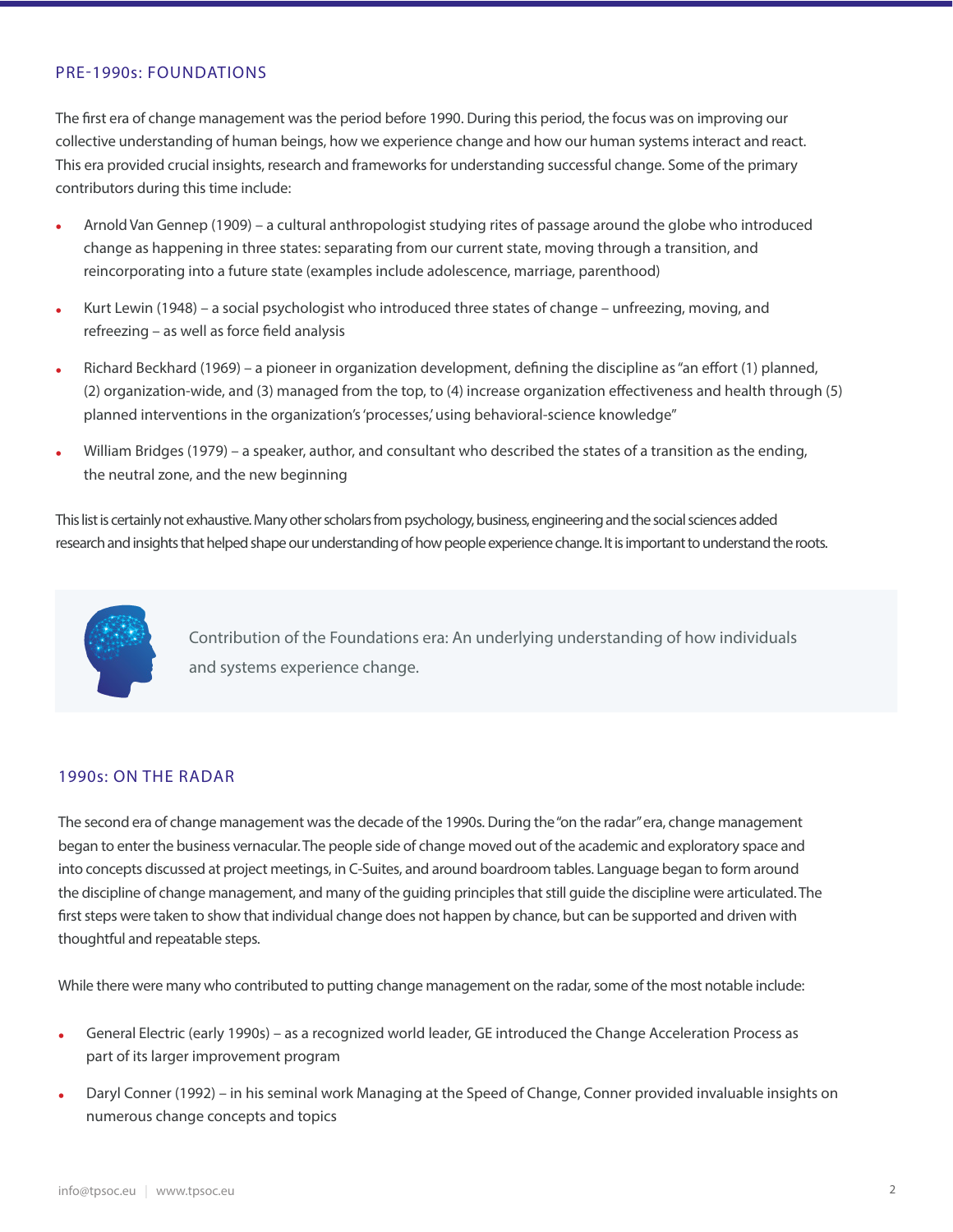- Todd Jick (1993) Jick's Managing Change: Cases and Concepts included topical case studies and a chapter titled "Implementing Change" in which he shed light on the common pitfalls and introduced his Ten Commandments of Implementing Change
- Jeanenne LaMarsh (1995) LaMarsh's work Changing the Way We Change developed concepts around the importance of the ability to change, the mitigation of resistance and the enabling frameworks for supporting change
- John Kotter (1996) first in an Harvard Business Review article and later in his book Leading Change, Kotter described eight change failure modes and subsequent steps to address them
- Spencer Johnson (1998) Who Moved my Cheese? presents the readers with a parable that addresses how people can deal with the changes happening around them and to them

During the 1990s, change management landed "on the radar" with concepts and language that began to take hold in mainstream management. Geopolitical forces, economic development, budding new value systems (think empowerment), and shifting employee-employer relationships set the stage for an increased recognition of how important the human side of change was.



Contribution of the On the radar era: Socialization of the phraseology and importance of the people side of change and conceptual underpinnings of an emerging discipline.

## 2000s: FORMALIZATION

The third era in the development of change management was that of the 2000s, leading up to the present. This era of change management was marked by the formalization of the discipline. Where the foundations era gave us underlying understanding, and the "on the radar" era gave us concepts and language, a shift occurred as we entered the new millennium. Growing out of a need for greater repeatability and structure, the change management discipline began adding formal structure and discipline on a number of fronts. Although founded in 1994, it was early in the 2000s that Prosci formalized and accelerated its research specifically in change management.

In 2003, Prosci introduced the first integrated approach to change management that leveraged organizational and individual change management processes and tools. The Prosci ADKAR Model, an individual change model, provided an outcome orientation to change management work: driving success one person at a time. The Prosci 3-Phase Process provided the structure, process and tools for creating customized change management strategies and plans. In 2005, Prosci started to formalize research and a platform for the innovators of the discipline who started working to embed change management as a core capability of their organizations.

There are three dimensions where this formalization can be seen more than any others:

Processes and tools: building on the underlying understandings and concepts that had been laid, practitioners began building and applying more rigorous structure to the work of change management, including more robust and repeatable processes and enhanced tools to support consistent application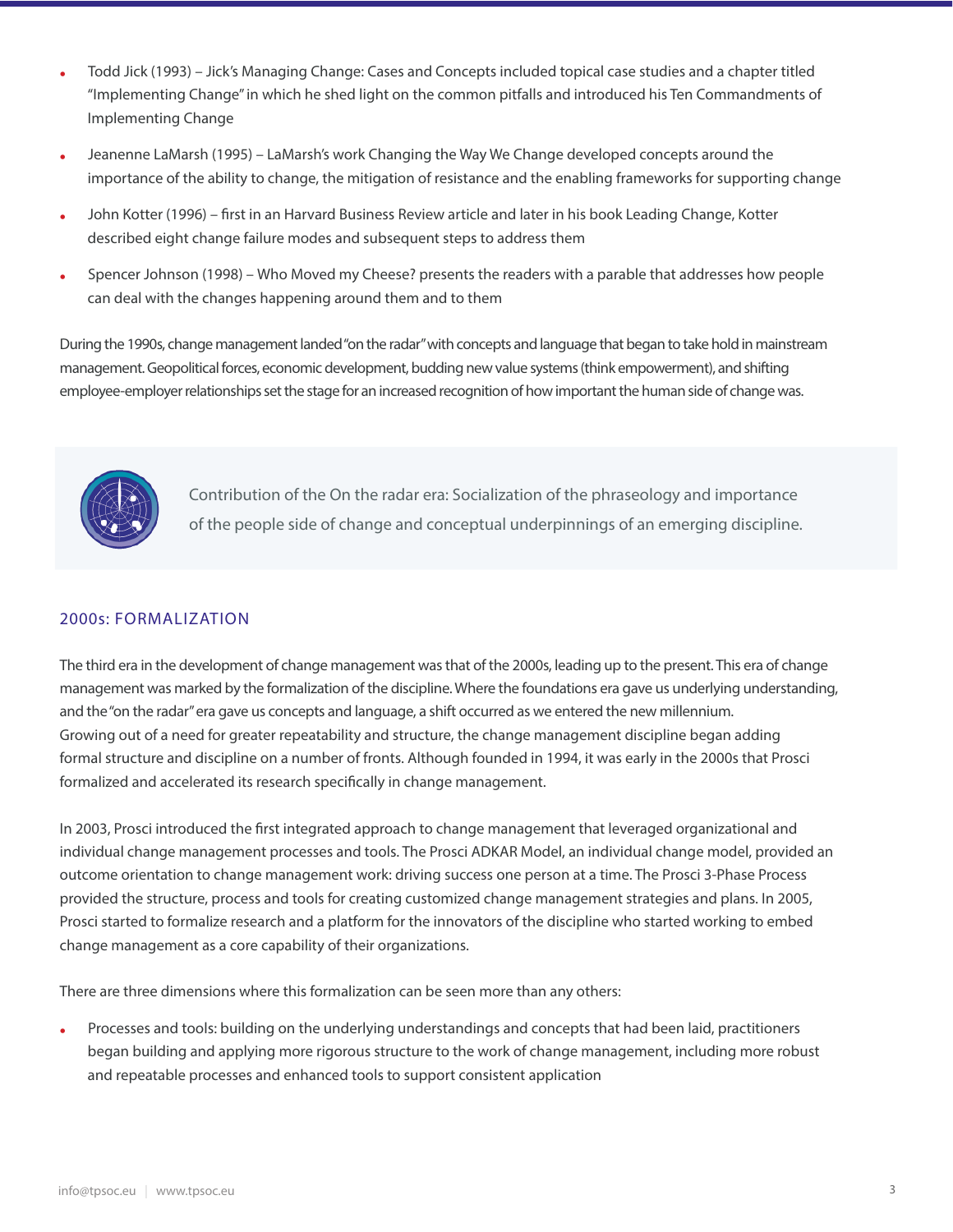- Positions and job roles: organizations began creating specific jobs with a sole focus on applying change management on projects and initiatives (with significant growth since 2010)
- Organizational functions: organizations began establishing and resourcing functions and structures to support change management application across the enterprise (such as a Change Management Office, Center of Excellence, or Community of Practice)

In addition to formalizing of processes and tools, positions and job roles, and organizational functions, steps were taken to formalize around the profession of change management during this era. Professional associations, standards and certifications emerged during this time (such as the Change Management Institute and the Association of Change Management Professionals).



Contribution of the Formalization era: Structure and definition, along with tools and processes, that provided repeatability and credibility to a growing discipline.

## **GOING FORWARD**

So, what comes next? The last 10 years have been marked by a meteoric rise in the awareness, understanding, application and codification of the discipline of change management. We are sitting at a pivotal point on the journey, and Prosci's research and experience indicates that the maturation will continue on a number of fronts.

Front 1: continued incorporation and collaboration with related disciplines

Enhanced integration with project management was one of the top three trends identified by participants in Prosci's 2015 benchmarking study. Integration will happen both at an initiative level (integrating CM and PM on Project X) and at the organizational level (increased collaboration between PMOs and CMOs and the creation of standard integrated methodologies). Additionally, change management will continue to incorporate the latest technology related to change. These technologies include both the tangible sort, such as social media, and the intangible sort, such as learning around neuroscience. Prosci has recently contributed to leading PM and OD texts, reinforcing this collaboration.

Front 2: the increased focus on building organizational change capability

Just like raising a child, implementing successful change takes a village. Decades of research show just how important leadership, management and front-line associates are in times of change. Organizational change capability results not from a few expert specialists, but from within and throughout the organization. Enterprise Change Management – the term we use to describe embedding change capability into the organization – will become a central focus for many organizations and change leaders. This emphasis will expand past the innovators and early adopters, and start to infiltrate the early majority. Structured and intentional efforts to build individual change leadership competencies and to embed effective change practices into the fabric of the organization mark this shift in emphasis toward enterprise capability.